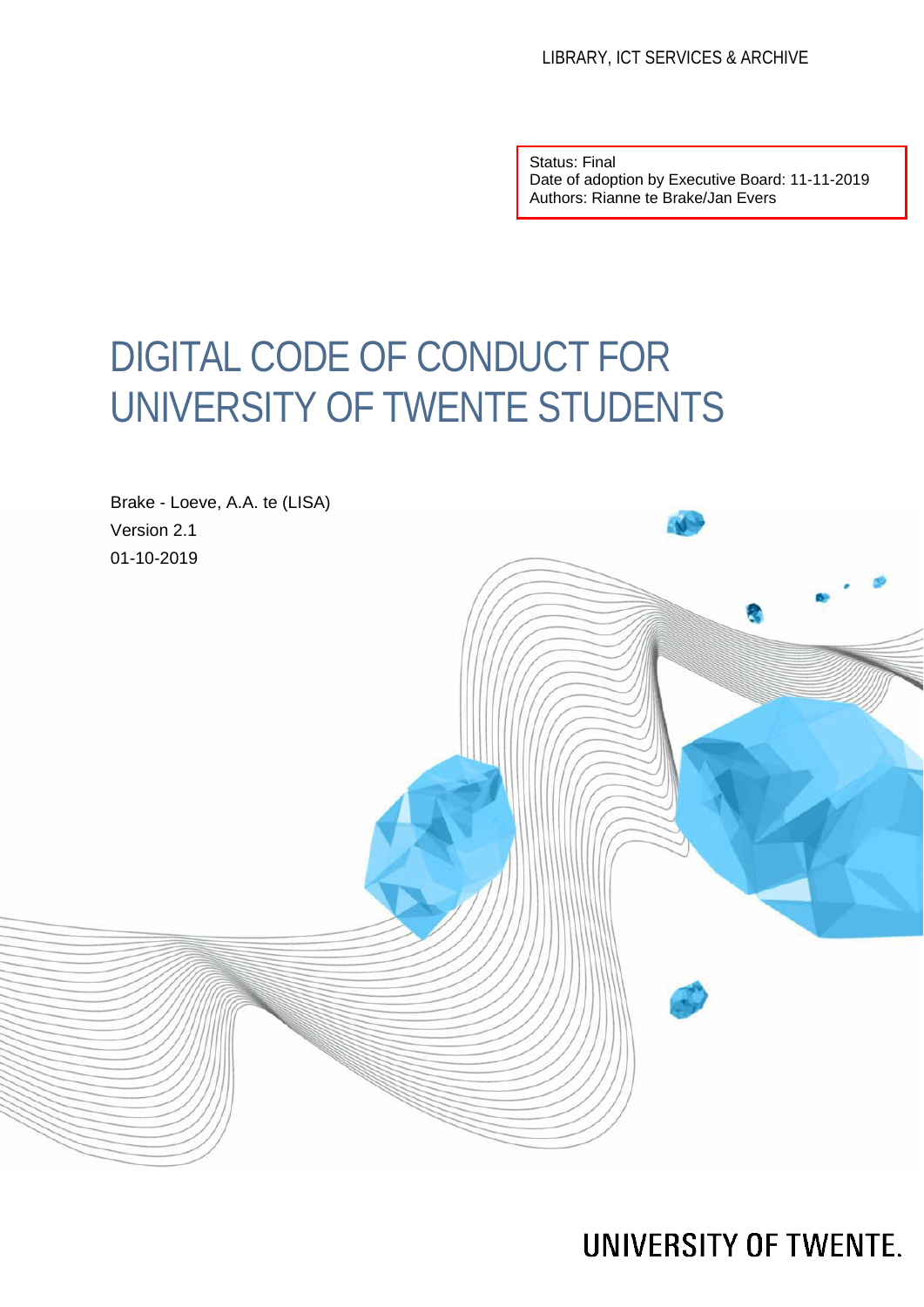### COLOPHON

ORGANISATION

Library, ICT Services & Archive

TITLE

Digital code of conduct for University of Twente students

REFERNCE

UIM/181205/brk

VERSION (STATUS)

2.1

DATE 01-10-2019

AUTHOR(S) Brake - Loeve, A.A. te (LISA)

COPYRIGHT

© University of Twente, the Netherlands.

*All rights reserved.Nothing from this publication may be reproduced,stored in an automated data file or published, in any form or any way whatsoever, electronically, mechanically, by means of photocopies,recordings or in any other way, without prior permission in writing from the University of Twente.*

#### DOCUMENT HISTORY

| <b>VERSION</b> | <b>DATE</b> | <b>AUTHOR(S)</b> | <b>COMMENTS</b>                                                                                                                                                                                                                                                                                                                                                   |
|----------------|-------------|------------------|-------------------------------------------------------------------------------------------------------------------------------------------------------------------------------------------------------------------------------------------------------------------------------------------------------------------------------------------------------------------|
| 1.0            | 2011        | Wim Koolhoven    | Final version                                                                                                                                                                                                                                                                                                                                                     |
| 1.4            | 19-11-2018  | Rianne te Brake  | Revised version:                                                                                                                                                                                                                                                                                                                                                  |
|                |             |                  | Structure in accordance with current SURF model<br>-                                                                                                                                                                                                                                                                                                              |
|                |             |                  | Actualisation as regards privacy legislation<br>$\overline{\phantom{a}}$                                                                                                                                                                                                                                                                                          |
|                |             |                  | (GDPR) and state of the art                                                                                                                                                                                                                                                                                                                                       |
|                |             |                  | Sections deleted that have been included                                                                                                                                                                                                                                                                                                                          |
|                |             |                  | in independent documents                                                                                                                                                                                                                                                                                                                                          |
| 1.6            | 20-12-2018  | Rianne te Brake  | Comments processed, template adjusted                                                                                                                                                                                                                                                                                                                             |
| 1.7            | 15-01-2019  | Jan Evers        | Comments from LISA MT processed                                                                                                                                                                                                                                                                                                                                   |
| 1.8            | 06-02-2019  | Jan Evers        | Comments from LISA MT and Harma Evers                                                                                                                                                                                                                                                                                                                             |
|                |             |                  | processed                                                                                                                                                                                                                                                                                                                                                         |
| 1.9            | 26-02-2019  | Jan Evers        | Positive recommendation from University Operational<br>Management Committee (UCB) (26-02-2019)                                                                                                                                                                                                                                                                    |
| 2.0            | 15-04-2019  | Jan Evers        | 11-03-2019 intended adoption by Executive Board                                                                                                                                                                                                                                                                                                                   |
|                |             |                  |                                                                                                                                                                                                                                                                                                                                                                   |
|                |             |                  |                                                                                                                                                                                                                                                                                                                                                                   |
|                |             |                  |                                                                                                                                                                                                                                                                                                                                                                   |
|                |             |                  |                                                                                                                                                                                                                                                                                                                                                                   |
|                |             |                  | University Council (UR) for information                                                                                                                                                                                                                                                                                                                           |
|                |             |                  | 15-04-2019 commitments from CvB to UR FPB                                                                                                                                                                                                                                                                                                                         |
|                |             |                  | committee processed                                                                                                                                                                                                                                                                                                                                               |
|                |             |                  | 24-04-2019 UR: positive recommendation with addition                                                                                                                                                                                                                                                                                                              |
|                |             |                  |                                                                                                                                                                                                                                                                                                                                                                   |
|                |             |                  |                                                                                                                                                                                                                                                                                                                                                                   |
|                |             |                  |                                                                                                                                                                                                                                                                                                                                                                   |
| 2.1            | 01-10-2019  | Jan Evers        | (CvB)<br>10-04-2019 consultation Executive Board and<br>University Council Finance, Staff and Operational<br>Management committee (FPB): to UT consultative<br>body for staff matters (OPUT) for consent and to<br>of 1. analysis based on UT account only, 2. data<br>management/processing based on legislation and<br>regulations<br>11-11-2019 adopted by CvB |

#### DISTRIBUTION LIST

| <b>VERSION</b> | DATE       | AUTHOR(S)       | DISTRIBUTED TO                                          |
|----------------|------------|-----------------|---------------------------------------------------------|
| 1.4            | 22-11-2018 | Rianne te Brake | Jan Evers, Henk Swaters, Marc Berenschot, Peter Peters, |
|                |            |                 | Erna van der Zandt, Wim Olijslager (security & privacy  |
|                |            |                 | overleg)                                                |
| 1.6            | 20-12-2018 | Jan Evers       | MT LISA                                                 |
| 1.7            | 15-01-2019 | Jan Evers       | MT LISA, HR - Harma Evers                               |
| 1.8            | 06-02-2019 | Jan Evers       | <b>UCB</b>                                              |

DIGITAL CODE OF CONDUCT FOR UNIVERSITY OF TWENTE STUDENTS 2 / 8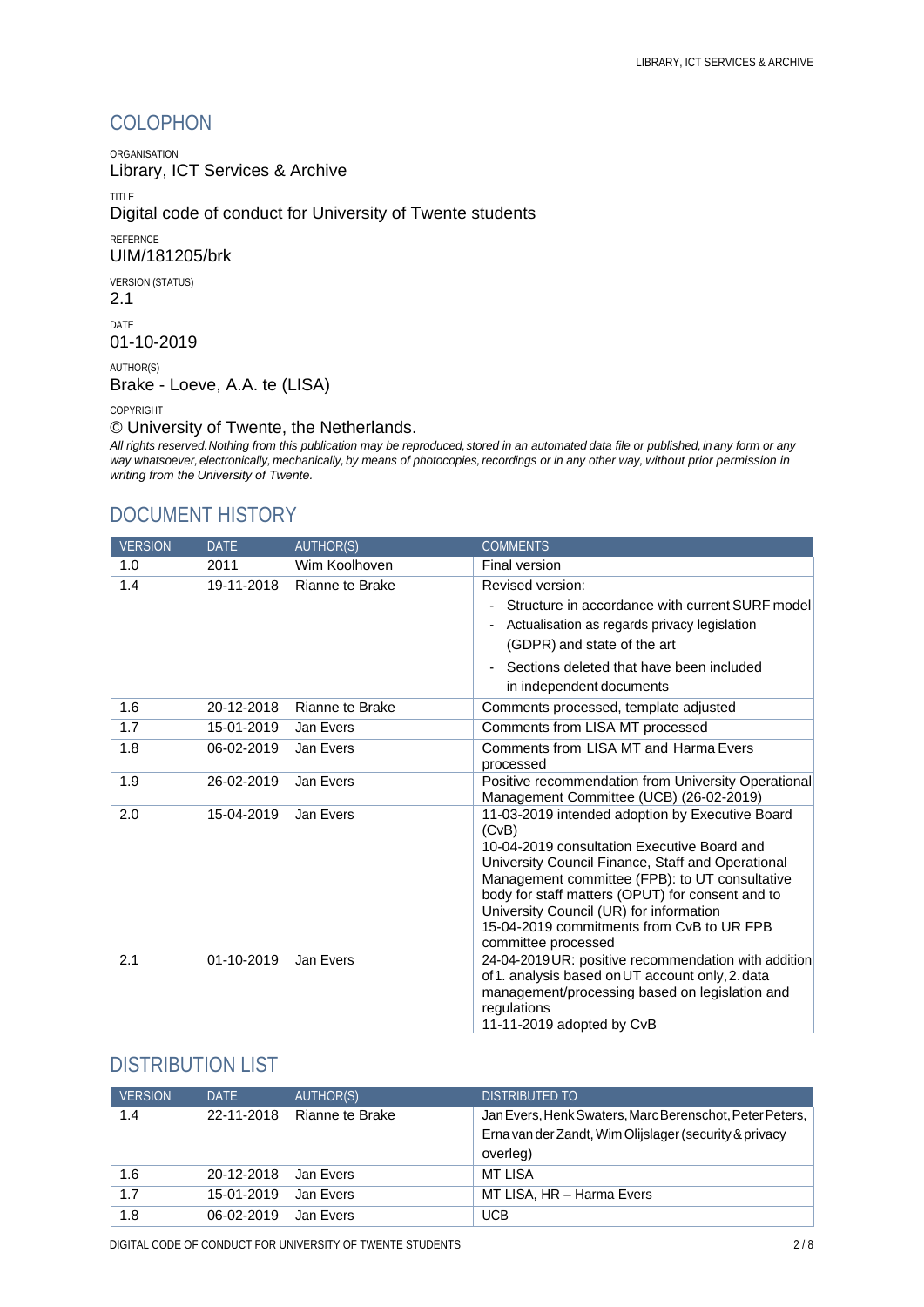| 1.9 | 27-02-2019 | ⊟Jan Evers | CvB                                   |
|-----|------------|------------|---------------------------------------|
| 2.0 | 15-04-2019 | ⊟Jan Evers | For consent to UR of 24-04-2019       |
|     |            |            | For information to OPUT of 27-06-2019 |
|     | 01-10-2019 | Jan Evers  | CvB, for adoption                     |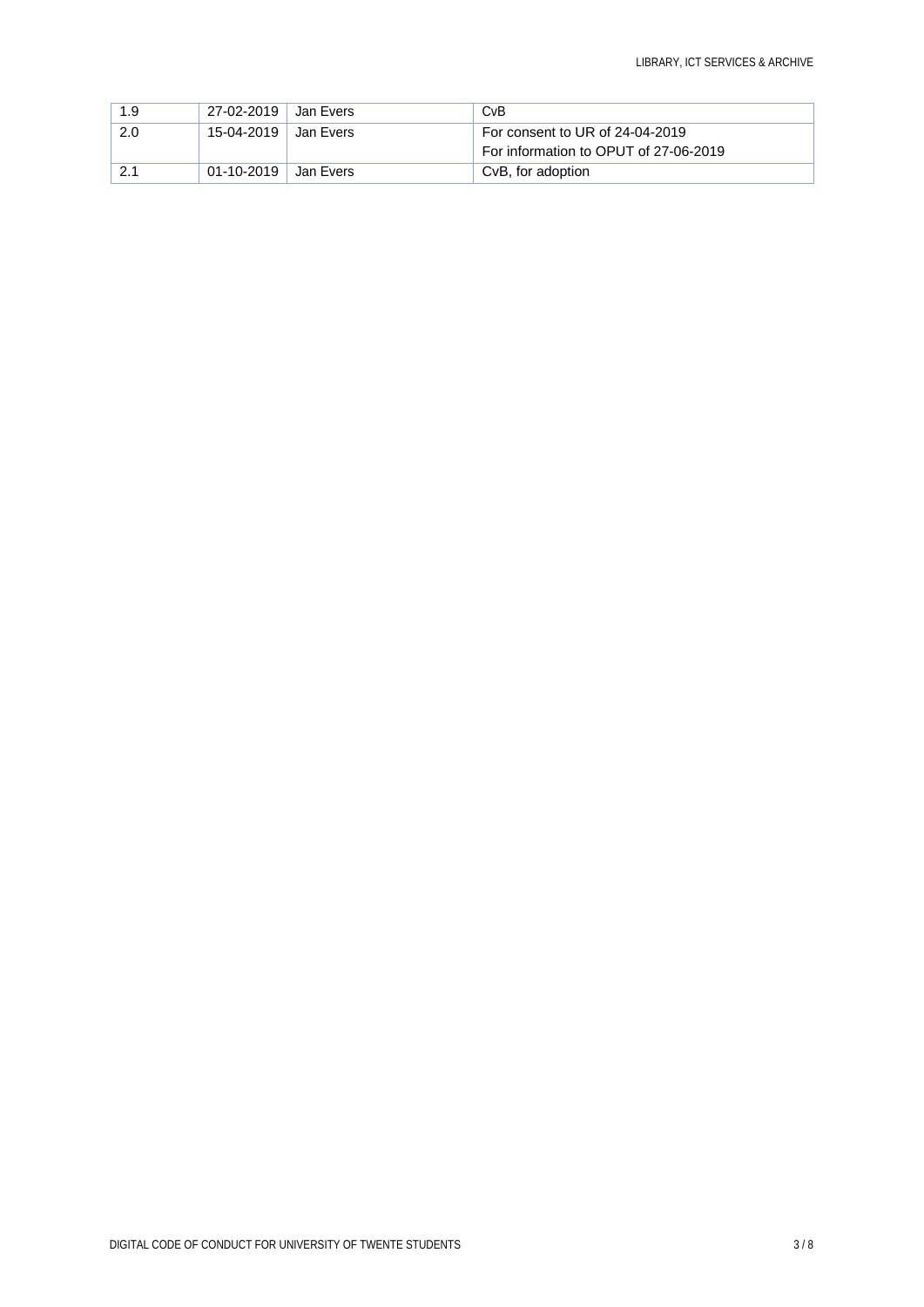### TABLE OF CONTENTS

| $2^{\circ}$     |  |
|-----------------|--|
| 3 <sup>7</sup>  |  |
| $\overline{4}$  |  |
| 5 <sup>5</sup>  |  |
| 6               |  |
| $7\overline{ }$ |  |
| 8               |  |
| 9               |  |
| 10              |  |
|                 |  |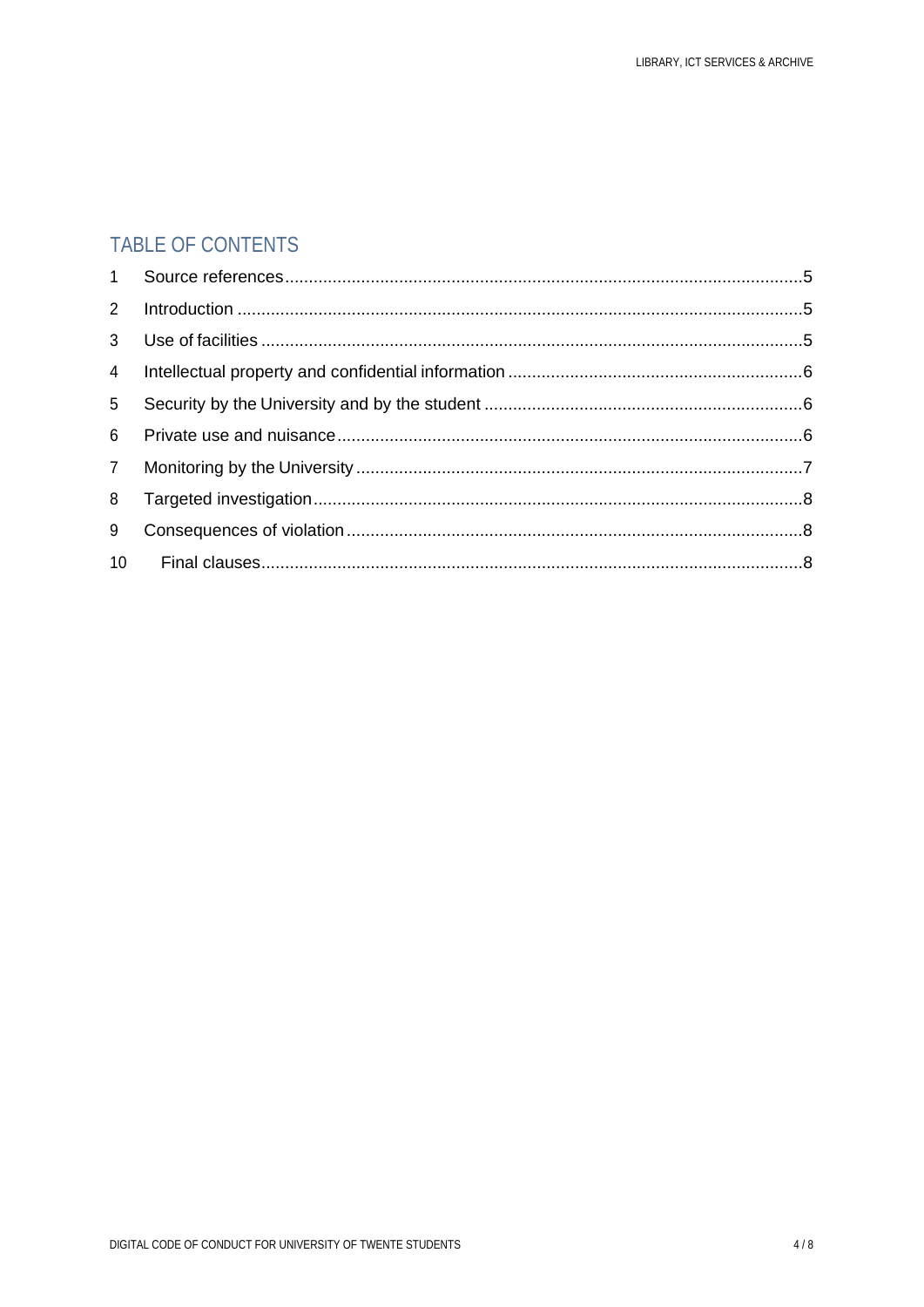## <span id="page-4-0"></span>1 SOURCE REFERENCES

The Digital code of conduct for students of the University ofTwente was based on the Acceptable use Policy model for students of higher education, a joint product of SURFnet and SURFibo. This publication is available under the Creative Commons Attribution 3.0 Netherlands licence<sup>1</sup>.

### <span id="page-4-1"></span>2 INTRODUCTION

The University of Twente, hereinafter referred to as "the University", offers its own students and visiting students the opportunity to use the internet for study purposes.In addition, an email box and possibilities for storing files and personal study data are made available to students for personal, study-related use. The use of these facilities is subject to rules.With this in mind, students can be expected to make responsible use of the internet and ICT facilities.

This code of conduct applies to all students who have been registered with the University, who pursue an education at the University or live in a student campus dwelling and who use the ICT facilities provided by the University. This scheme also applies to former students who are subject to the Arrangement ICT-Facilities for ex-UT employees and students.

### <span id="page-4-2"></span>3 USE OF FACILITIES

Computer and network facilities, such as public computers, software licences, wireless and fixed network connections, access to email and the internet, storage capacity, printers and electronic learning environment, are made available to the student for study purposes, among other things for preparing assignments, reports and theses, monitoring the study progress, consulting sources, and communicating with lecturers and fellow students. Where the University prescribes specific systems for educational purposes, the student shall only use these systems for the relevant purposes and observe strict compliance with the limitations and requirements set.

The use of own equipment and applications on the University facilities is allowed, as long as this use complies with the rules of these Regulations and the supplier's licence conditions. Making changes to the equipment and applications made available by the University is only allowed with separate permission from the system management department. Connecting own network equipment that allows the connection to be shared with third parties on the fixed or wireless network connections is prohibited at all times, except in the students' dwellings.

Certain facilities are only accessible using a user name and password and/or means of authentication such as an application on a smartphone. These are personal and may not be shared with others. The system management department may set further requirements for the quality of passwords and other aspects of security. In case of suspicion of abuse of a password or means of authentication, the relevant account can be rendered inaccessible with immediate effect.

[<sup>1</sup> www.creativecommons.org/licenses/by/3.0/nl.](http://www.creativecommons.org/licenses/by/3.0/nl)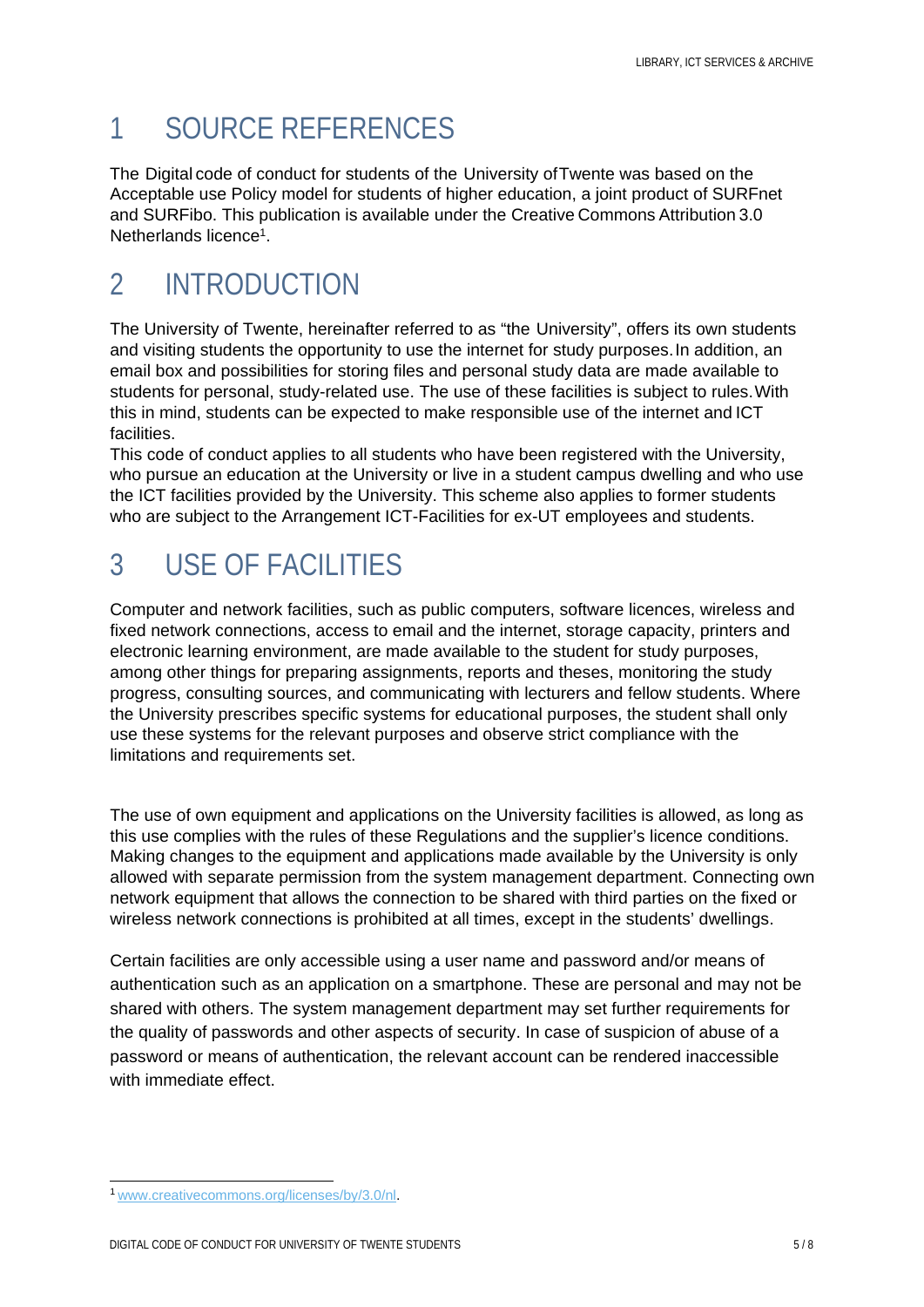## <span id="page-5-0"></span>4 INTELLECTUAL PROPERTY AND CONFIDENTIAL INFORMATION

The student shall not infringe the intellectual property rights of the University and third parties and respect the licence agreements as applicable within the University.

If the student obtains access to confidential information or privacy-sensitive information including personal data within the context of his/her study or the performance of tasks for the University, the student shall treat that information as strictly confidential. The student shall pay special attention to taking measures as specified in these regulations if the processing of confidential information outside the University is necessary for the performance of these tasks, such as via email, in non-University cloud applications, on external storage media, or own client devices (USB devices, tablets, etc.).

If the University has drawn up instructions with regard to the safeguarding of the confidentiality and the intellectual property rights, the student shall strictly follow these.

## <span id="page-5-1"></span>5 SECURITY BY THE UNIVERSITY AND BY THE STUDENT

The University is committed to the protection of information. It therefore applies a strict security policy and takes appropriate technical and organisational measures to protect the infrastructure against loss, theft, criminal activities, loss of confidentiality, violation of privacy rights, and violation of intellectual property rights. However, there is no such thing as perfect security. This is why the University expects students to adopt a proactive attitude towards the adequate protection of their own computer and other equipment (such as smartphones or tablets).The student is at all times personally responsible for the use of his/her own equipment and the data stored on this equipment. The student shall take measures in accordance with the advice and instructions provided by the cyber safety team of the University<sup>2</sup>. The cyber safety team does not have any formal status and powers. The team promotes cyber safety awareness. It is made up of HR, M&C and LISA staff. The team provides its advice and instructions on the basis of adopted policies.

## <span id="page-5-2"></span>6 PRIVATE USE AND NUISANCE

Limited private use of the internet and ICT facilities is allowed. Any use, either private or for study purposes, may not interfere with the good order at the University or cause nuisance to others, may not infringe any rights of the University or third-party rights, or affect the integrity and safety of the network. Furthermore, private use is only permitted if the supplier's licence conditions allow this. The University is not obliged to make backup copies of private files or private information stored on University systems or take these into account when repairing or replacing the relevant systems. The following use is regarded as prohibited, interfering and/or causing nuisance:

<span id="page-5-3"></span><sup>2</sup> E.g. the Cyber [safety 10-phased plan.](https://www.utwente.nl/nl/cyber-safety/beschermen/stappenplan/)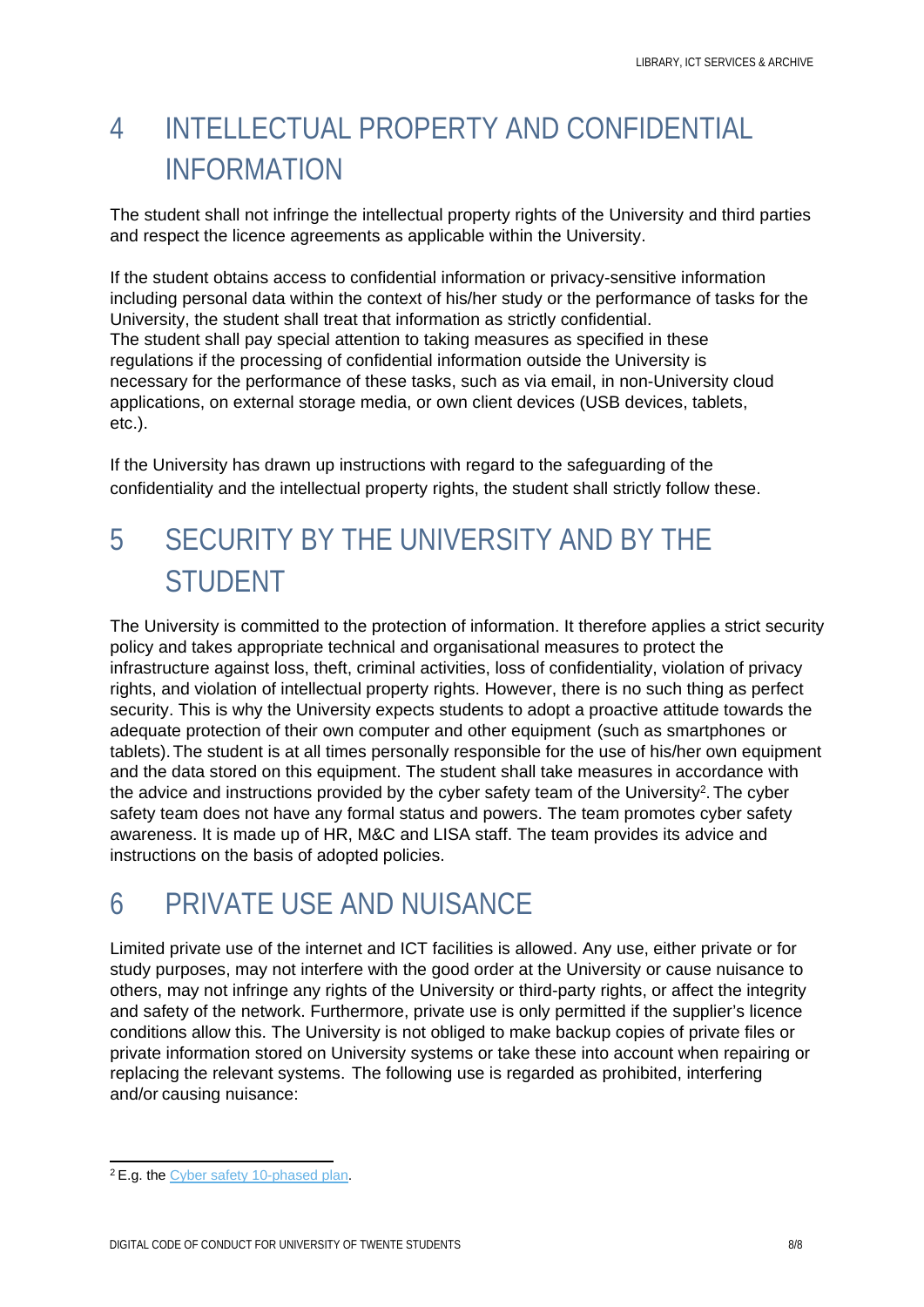- consulting internet services with a pornographic, racist, discriminating, insulting or offensive content in public spaces or sending messages with a similar content;
- sending messages with a (sexually) intimidating content or messages that incite or may incite to discrimination, hatred and/or violence;
- sending messages to large numbers of receivers at the same time, sending chain letters or spreading malicious software such as viruses, worms, Trojan horses, and spyware.

Students who use a University network facility in their private accommodations with private means cannot be restricted in this use, except to the extent necessary to maintain the integrity and the safety of the network or to limit the consequences of overloading. If the University takes action in order to limit the consequences of overloading, equal kinds of traffic will be dealt with equally.The other provisions of these regulations apply in full for students who use a University network facility in their accommodations.

<span id="page-6-0"></span>The use of computer and network facilities for commercial activities is only allowed with written permission from the University.

## 7 MONITORING BY THE UNIVERSITY

Monitoringof the use of the facilities only takes place in the context of enforcement of the rules from this code of conduct. For the purpose of monitoring compliance with the rules, data is collected automatically (logged). Student data is only collected and analysed on the basis of a registered account of the student on the University's ICT systems. National legislation and regulations are observed for the management and processing of this data. This data is only accessible for the controller or staff members with supervisory and/or operating tasks within the framework of a targeted investigation. This data is only made available to other staff in anonymised form, unless this is impossible for the performance of management tasks.

Particularly in case of nuisance, caused by students' equipment, the network access options may be disabled. Where possible, the student is warned in advance, so he/she will have the opportunity to cease the nuisance. If, due its urgency, this is not possible before taking the measure, the measure will be communicated as soon as possible afterwards.

In case of suspicion of any violation of rules from this code of conduct, the Executive Board (CvB) may have a targeted investigation carried out (see paragraph 8). Based on a targeted investigation, a student's email may be checked without asking permission to the student in question. Not all activities that are expressly prohibited by law have been included in this code of conduct, but a check can be made for this kind of activities, for example downloading illegal material.

When performing a targeted investigation, the University fully complies with the General Data Protection Regulation and other relevant legislation and regulations. In particular, the University protects the data recorded in the course of this investigation against unauthorised access.

E-mail messages from members of the University Council, of the faculty council and members of the programme committees acting in their capacities, are not monitored insofar as they relate to their position as a member of the employee participation

committee/programme committee. This does not apply for the automated monitoring of the safety of the email traffic and the network.